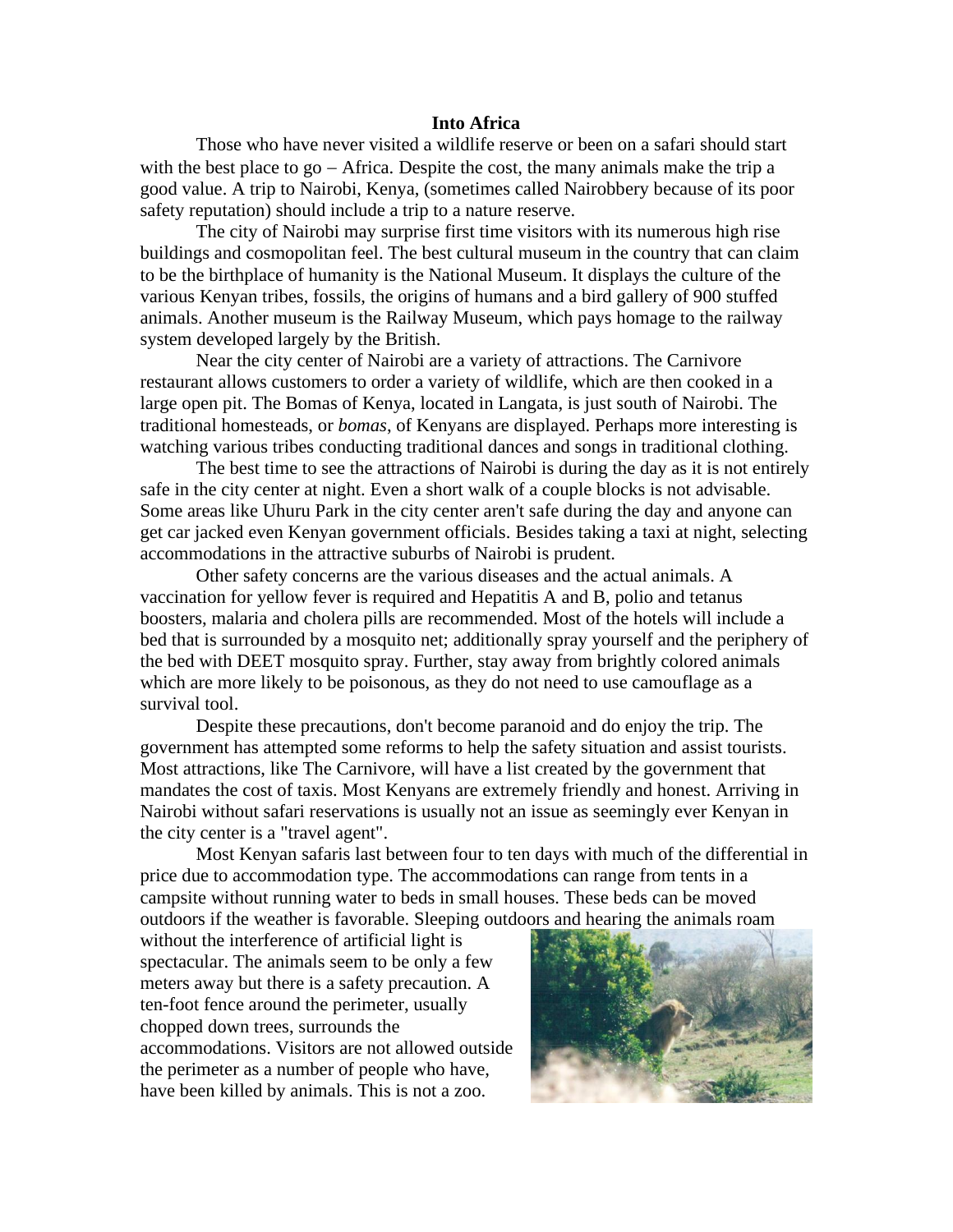Most safari trips originating from Nairobi will include admission to two reserves. The trip to the reserves is noteworthy as the side of the road is littered with zebras that have been hit by vehicles, similar in frequency to white-tailed deer in the Midwest. The first reserve surrounds Lake Nekura or "The Pink Lake" named because of the massive numbers of flamingos located there gives the lake a pink appearance. This is one of the few places on the safari people can get out of the truck and walk around, because the flamingos wouldn't attack.

The bigger of the two reserves is the Masai Mari Nature Reserve. This reserve is



320 square miles and is connected to the Serengeti. The Maasai people are allowed to hunt in the reserve and are one of few tribes that hunt lion. The Maasai are famous for their bright blood-red clothing, beads around their neck and stretched large holes in their earlobes. Their dating ritual includes dancing, usually by jumping, with the males whipping their long-braided hair on the woman they admire.

Most drives will be via a jeep with a driver and six people uncomfortably fitting through the exposed roof. A drive early in the morning and another late in the afternoon are common, as these are the best times to see the animals. Driving just a few meters away from a pack of lions, observers can see lions easily tear apart a sizable animal, the gnu, as vultures wait in the background for the scraps. The gnu is popular with many animals, as they are one of the dumbest animals in Africa. Zebras congregate with them because when predators attack, gnus take a long time to run away and thus the zebras can escape. Also, they migrate with zebras for hundreds of kilometers before realizing they don't want to migrate and then they dejectedly walk home.

The elephant is another inspiring animal located in Africa. Because the driver thinks tourists give better tips for closer pictures of the animals, onlookers can get very close. The unique giraffes are poplar as well as warthogs and hyenas. The vegetarian hippopotamus and meat-eating crocodiles often share space with few conflicts.

There are additional



options for a safari trip. A Maasai village is open to tourists and gives the opportunity to drink a cow's blood milkshake. There is no such thing as a soft sell in Kenya and this village certainly is no exception, as tourists will be pressured by villagers to buy goods. This is a good place to buy African art, such as figurines made of teakwood, as Nairobi has more expensive shops. A hot-air balloon trip over the reserve is an additional cost,